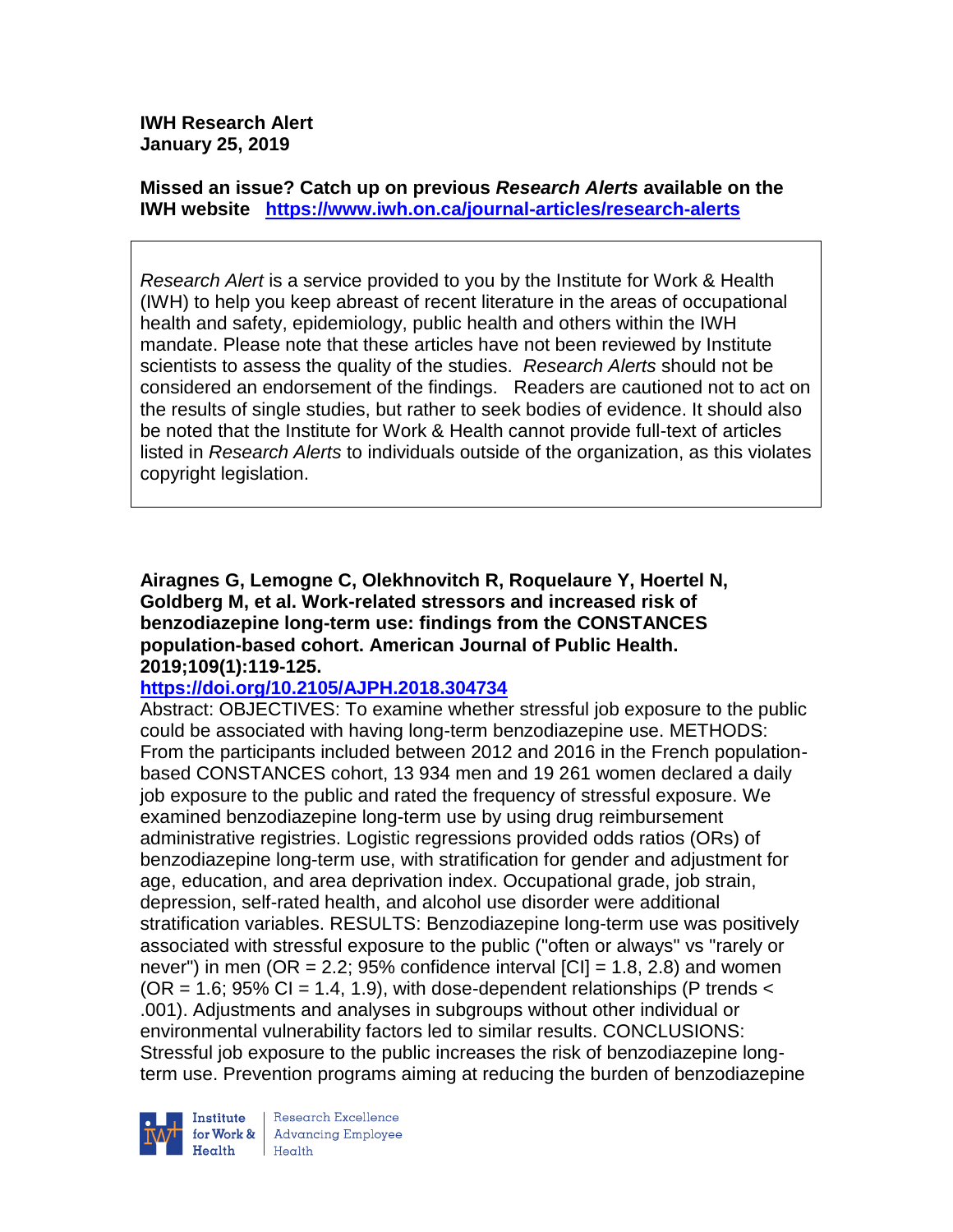long-term use would benefit in targeting this specific population. (Am J Public Health. Published online ahead of print November 29, 2018: e1-e7. doi:10.2105/AJPH.2018.304734)

### **Blustein DL, Kenny ME, Di Fabio A, and Guichard J. Expanding the impact of the psychology of working: engaging psychology in the struggle for decent work and human rights. Journal of Career Assessment. 2018; 27(1):3-28.**

# **<https://doi.org/10.1177/1069072718774002>**

Abstract: Building on new developments in the psychology of working framework (PWF) and psychology of working theory (PWT), this article proposes a rationale and research agenda for applied psychologists and career development professionals to contribute to the many challenges related to human rights and decent work. Recent and ongoing changes in the world are contributing to a significant loss of decent work, including a rise of unemployment, underemployment, and precarious work across the globe. By failing to satisfy human needs for economic survival, social connection, and self-determination, the loss of decent work undermines individual and societal well-being, particularly for marginalized groups and those without highly marketable skills. Informed by innovations in the PWF/PWT, we offer exemplary research agendas that focus on examining the psychological meaning and impact of economic and social protections, balancing caregiving work and market work, making work more just, and enhancing individual capacities for coping and adapting to changes in the world of work. These examples are intended to stimulate new ideas and initiatives for psychological research that will inform and enhance efforts pertaining to work as a human right

### **Chu PC, Chin WS, Guo YL, and Shiao JS. Long-term effects of psychological symptoms after occupational injury on return to work: a 6 year follow-up. International Journal of Environmental Research and Public Health. 2019; 16(2):E235.**

# **<https://doi.org/10.3390/ijerph16020235> [open access]**

Abstract: Psychological factors may compromise return to work among workers with occupational injuries, and little is known about the long-term consequences of psychological symptoms relating to return to work. The study examined the impact of psychological symptoms on return to work as well as exploring factors associated with return to work among injured workers. A total of 572 workers who experienced occupational injuries were recruited in this prospective cohort study. Surveys of the psychological symptoms using the 5-item Brief Symptom Rating Scale (BSRS-5) were conducted at 3 and 12 months after the injury. All of the workers were invited to join the study at year 6 after the injury.

Sociodemographic factors, psychological symptoms, injury severity, and returnto-work status were collected. Approximately 10% of injured workers could not return to work even 6 years after the injury. Severe psychological symptoms within 1 year after the injury presented a significant risk factor for not returning to



Research Excellence **Institute** Research Excellence<br> **For Work &**<br>
Marth Harlth Harlth  $Heath$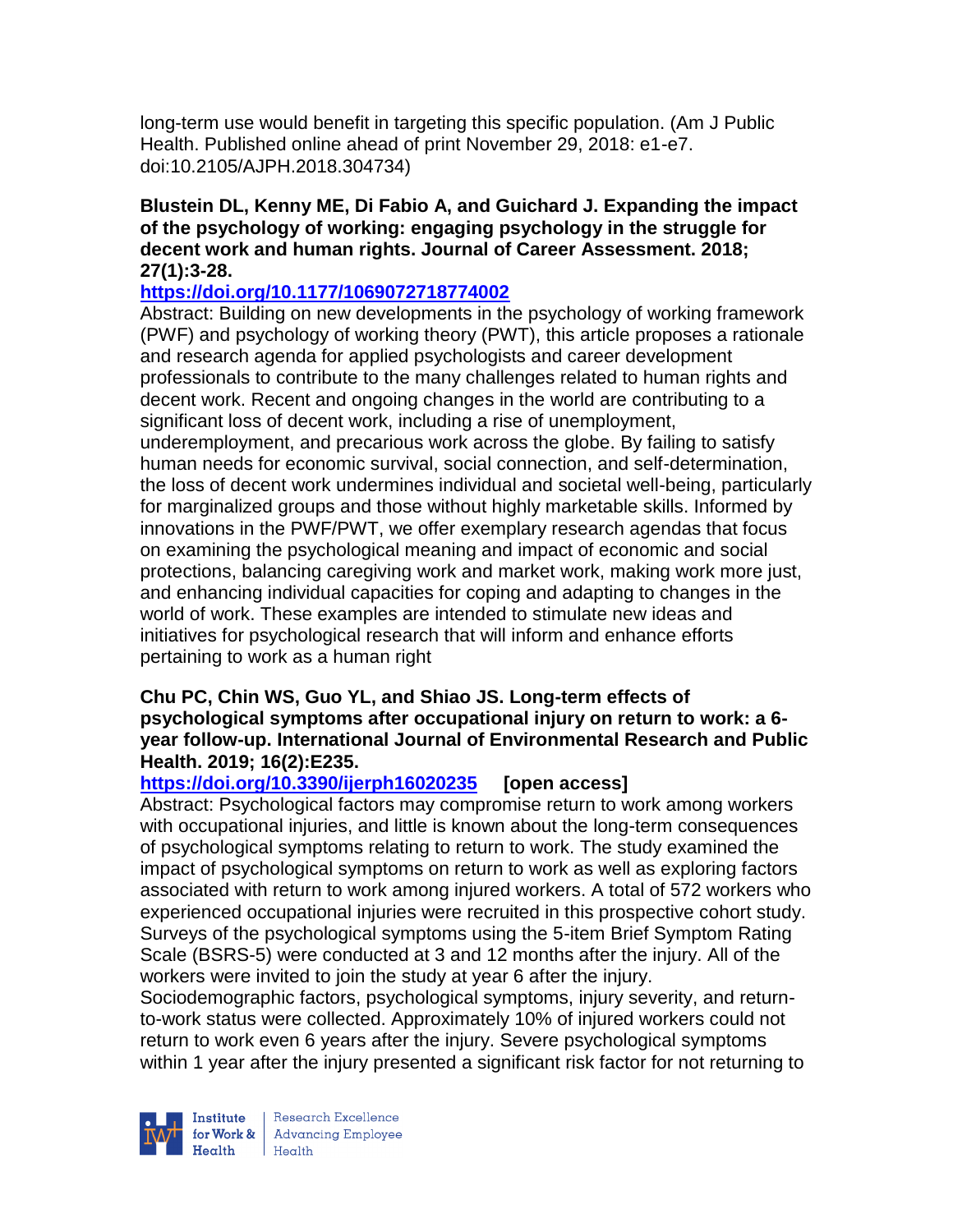work 6 years after the injury (adjusted  $OR = 0.7$ , 95% CI:  $0.5(-)0.8$ ). Furthermore, age, education level, length of hospitalization, and injury-induced changes in appearance had significant independent influence on return to work as well. These findings highlight the importance of the effects of mental health within 1 year post injury on return to work, and support the concept of early screening, detection, and intervention in at-risk occupational injured workers with severe psychological symptoms

#### **Collie A, Di Donato M, and Iles R. Work disability in Australia: an overview of prevalence, expenditure, support systems and services. Journal of Occupational Rehabilitation. 2018; [Epub ahead of print]. <https://doi.org/10.1007/s10926-018-9816-4>**

Abstract: Purpose This study sought to describe Australian systems of income support for people with work disability. Specific aims were to summarise and compare the features of the income support systems, including the rehabilitation and employment services funded or provided by those systems, and factors affecting transition between systems. Further objectives were to estimate the prevalence of work disability in Australia and the national expenditure on work disability income support. Methods A mixed methods project involving collation and analysis of existing publicly available documentation and data, and interviews with 25 experts across ten major systems of income support. The prevalence of work disability and expenditure in each system, and in total, was estimated using publicly accessible data sources. System features and service models were synthesised from data sources, tabulated and compared qualitatively. Results In Australia during the 2015/2016 financial year an estimated 786,000 people with work disability received income support from a Commonwealth, state, territory or private source. An additional 6.5 million people accessed employer provided leave entitlements for short periods of work incapacity. A total of \$37.2 billion Australian dollars was spent on income support for these people during the year. This support was provided through a complex array of government authorities, private sector insurers and employers. Service models vary substantially between systems, with case management the only service provided across all systems. Healthcare and return to work services were provided in some systems, although models differed markedly between systems. Income support ranged from 19 to 100% of earnings for a person earning the average weekly Australian wage pre-disability. There is a paucity of information relating to movement between systems of support, however it is likely that many thousands of people with long periods of work disability transition between systems annually. Conclusions This study demonstrates the substantial financial and human impact of work disability on Australian society. Findings indicate multiple opportunities for reducing the burden of work disability, including aligning case management and healthcare service models, and engaging employers in prevention and rehabilitation. The findings suggest a need for greater interrogation and evaluation of Australian work disability support systems



Research Excellence for Work & | Advancing Employee Health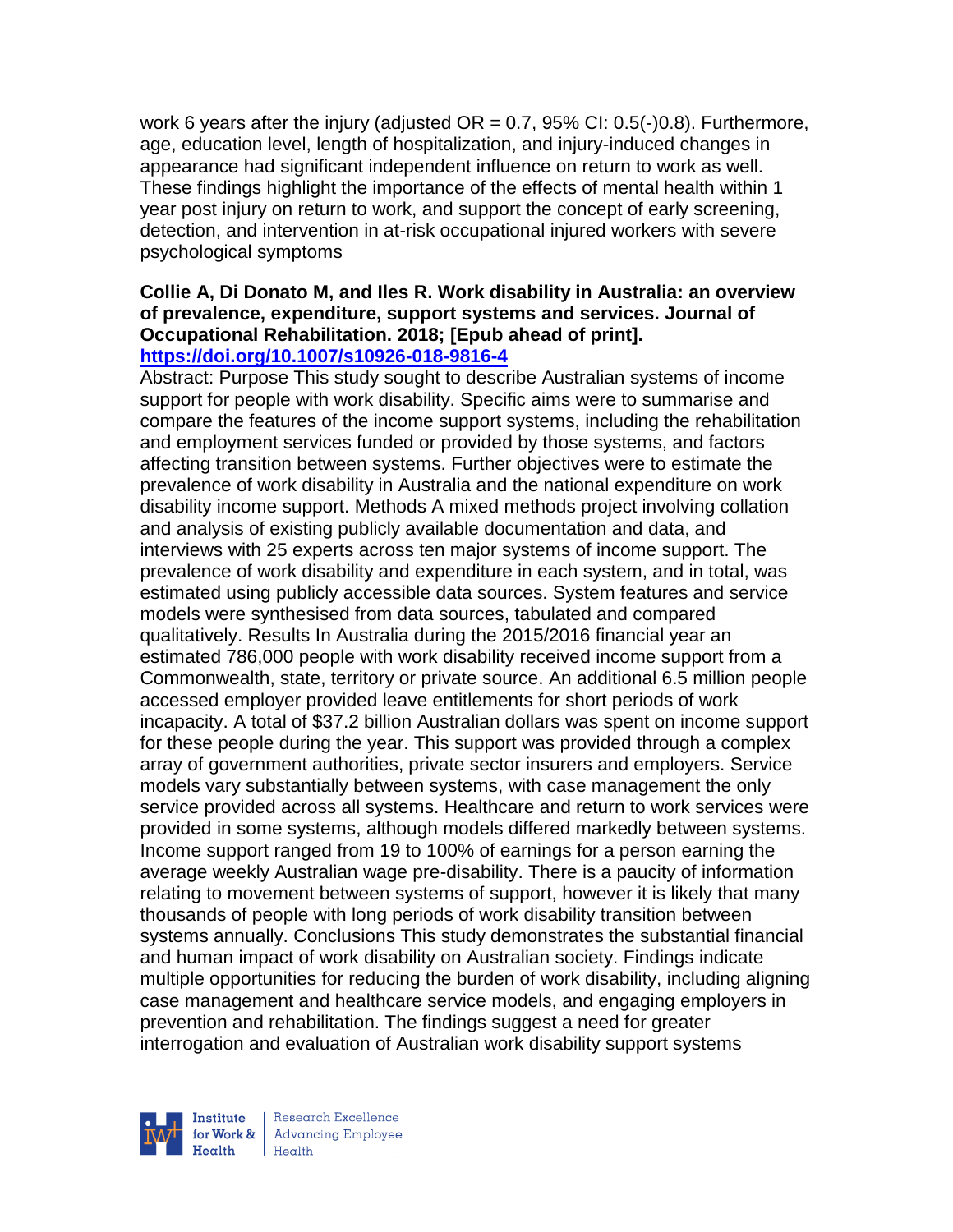**Dewa CS, Hoch JS, Nieuwenhuijsen K, Parikh SV, and Sluiter JK. Toward effective work accommodations for depression: examining the relationship between different combinations of depression symptoms and work productivity losses. Journal of Occupational & Environmental Medicine. 2019; 61(1):75-80.** 

# **<https://doi.org/10.1097/JOM.0000000000001486>**

Abstract: OBJECTIVE: Heterogeneity of depression experiences has led to suggestions that interventions focus on depression symptom combinations rather than depression severity alone. Our analyses explore the question, "What is the relationship between different combinations of depression symptoms and work productivity losses?" METHODS: These analyses use a population-based sample of 2219 working adults. Using the PHQ-8 items, cluster analysis methods were used to identify depression symptom clusters. The Work Limitations Questionnaire's four work productivity loss dimensions were regressed on the identified depression symptoms clusters. RESULTS: The symptoms clusters of workers with mild to moderate depression had significant but similar work productivity losses. However, the symptom combinations within these clusters of workers varied. CONCLUSION: To create effective work accommodations, attention should focus on the combinations of depression symptoms and specific job characteristics rather than severity alone

# **Farina E, Bianco S, Bena A, and Pasqualini O. Finding causation in occupational fatalities: a latent class analysis. American Journal of Industrial Medicine. 2019; 62(2):123-130.**

# **<https://doi.org/10.1002/ajim.22936>**

Abstract: BACKGROUND: The method "Learning by mistakes" was developed in Italy to conduct occupational injury investigations and to collect information on the genesis of injuries. The aim is to analyze data classified with this method in order to identify patterns among the factors contributing to injury dynamics. METHODS: Data regarding 673 factors, corresponding to 354 occupational fatalities that occurred in the Piedmont region (north-west of Italy) during 2005- 2014 were considered. Latent Class Analysis (LCA) was applied to find patterns among these factors. RESULTS: The eight-class model was selected. Most of the factors fell in the class "Fall from height or vehicle rollover due to incorrect practice" (40.56%) while the remaining factors where heterogeneously distributed in the other classes. CONCLUSIONS: All the classes found allow for a logical interpretation. Systematic use of LCA could aid in uncovering new, unexpected patterns of factors not otherwise detectable by analysis of the single fatal accident

**Franklin GM, Mercier M, Mai J, Tuman D, Fulton-Kehoe D, Wickizer T, et al. Brief report: population-based reversal of the adverse impact of opioids on disability in Washington State workers' compensation. American Journal of Industrial Medicine. 2019; 62(2):168-174. <https://doi.org/10.1002/ajim.22937>** 



Research Excellence Financial Research Excellence<br>
Financing Employee<br>
Realth<br>
Health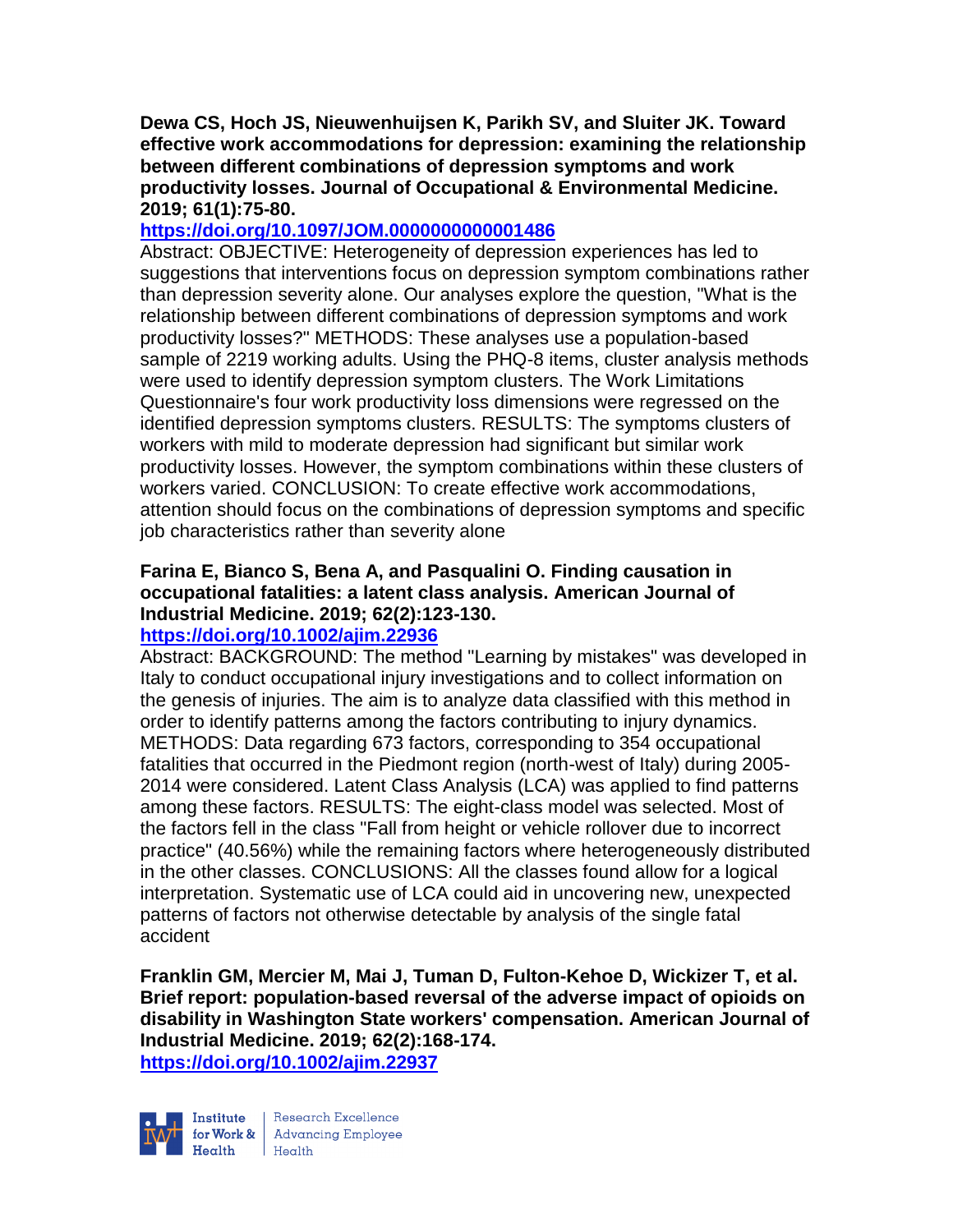Abstract: BACKGROUND: Evidence has associated opioid use initiated early in a workers' compensation claim with subsequent disability. In 2013, the Washington State Department of Labor and Industries (DLI) implemented procedures based on new regulations that require improvement in pain and function to approve opioids beyond the acute pain period. METHODS: We measured opioid prescriptions between 6 and 12 weeks following injury, an indicator of persistent opioid use. Actuarial data for the association of any opioid use versus no opioid use with development of lost time payments are reported. RESULTS: Prior authorization with hard stops led to a sustained drop in persistent opioid use, from nearly 5% in 2013 to less than 1% in 2017. This reduction was also associated with reversal of the increased lost work time patterns seen from 1999 to 2010. CONCLUSIONS: Prior authorization targeted at preventing transition to chronic opioid use can prevent and reverse adverse time loss development that has occurred on a population basis concomitant with the opioid epidemic

**Han Y, Feng Z, Zhang J, Jin R, and Aboagye-Nimo E. Employees' safety perceptions of site hazard and accident scenes. Journal of Construction Engineering and Management. 2019; 145(1):04018117. [https://doi.org/10.1061/\(ASCE\)CO.1943-7862.0001590](https://doi.org/10.1061/(ASCE)CO.1943-7862.0001590)** 

**Koskela L, Ferrantelli A, Niiranen J, Pikas E, and Dave B. Epistemological explanation of lean construction. Journal of Construction Engineering and Management. 2019; 145(2):04018131.**

**[https://doi.org/10.1061/\(ASCE\)CO.1943-7862.0001597](https://doi.org/10.1061/(ASCE)CO.1943-7862.0001597) [open access]**

### **Kwok AK, O'Hara NN, Pollak AN, O'Hara LM, Herman A, Welsh CJ, et al. Are injured workers with higher rehabilitation service utilization less likely to be persistent opioid users? A cross-sectional study. BMC Health Services Research. 2019; 19(1):32.**

**<https://doi.org/10.1186/s12913-019-3879-6> [open access]**

Abstract: BACKGROUND: Given its role in treating musculoskeletal conditions, rehabilitation medicine may be an important factor in decreasing the use of opioids among injured workers. The primary objective was to determine if increased utilization of rehabilitation services was associated with decreased persistent opioid use among workers' compensation claimants. The secondary objective was to determine the combined association of rehabilitation service utilization and persistent opioid use with days of work lost due to injury. METHODS: Using Chesapeake Employers' Insurance Company claims data from 2008 to 2016, claimants with at least one filled opioid prescription within 90 days of injury were eligible for inclusion. The primary outcome was persistent opioid use, defined as at least one filled opioid prescription more than 90 days from injury. The secondary outcome was days lost due to injury. The primary variable of interest, rehabilitation service utilization, was quantified based on the number of rehabilitation service claims and grouped into five levels (no utilization, and four quartiles - low, medium, high, very high). RESULTS: Of the 9596 claimants included, 29% were persistent opioid users. Compared to claimants



Institute Research Excellence<br>for Work & Advancing Employee<br>Health Health  $H_{\text{eath}}$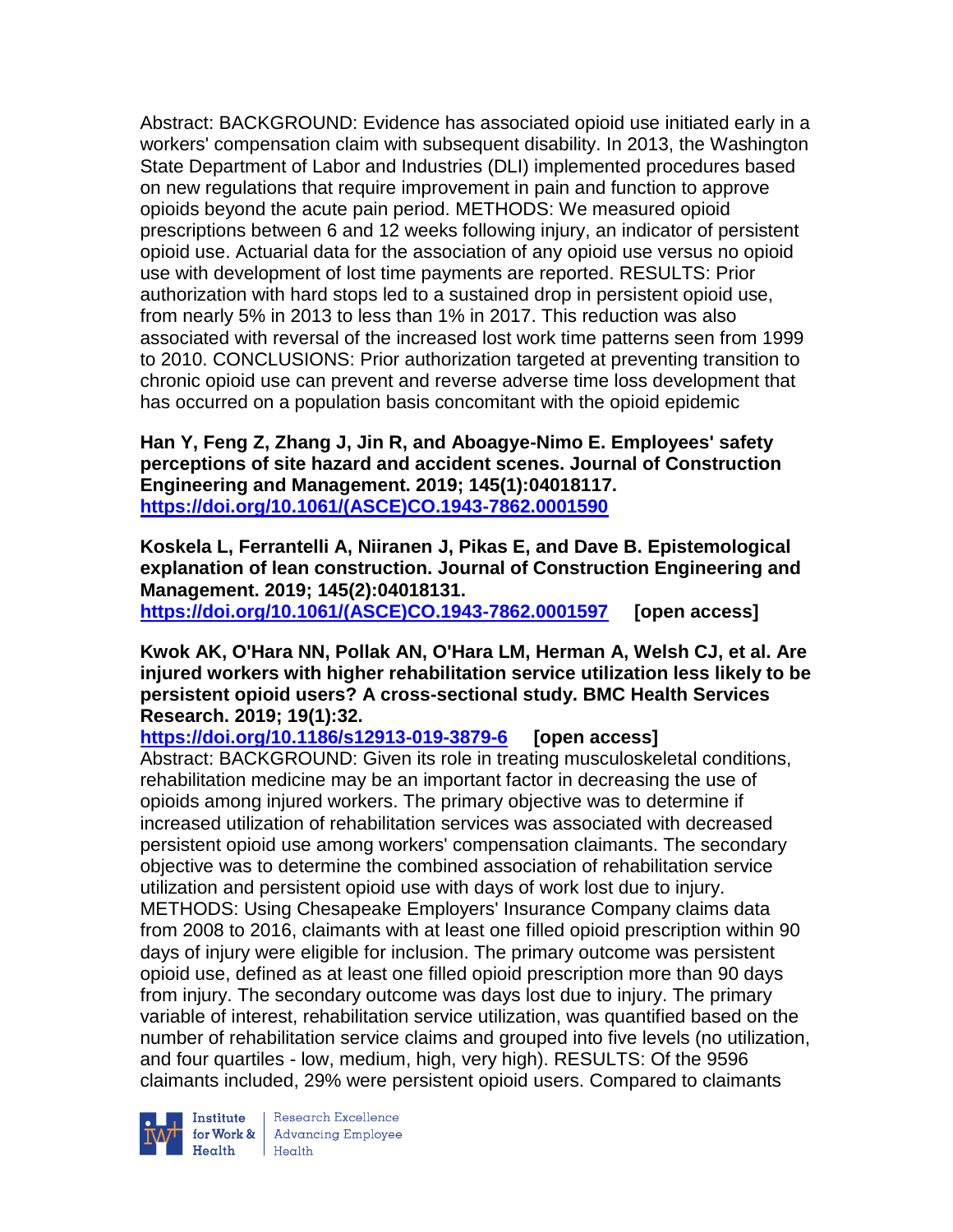that did not utilize rehabilitation services, patients with very high rehabilitation utilization were nearly three times more likely (OR: 2.71, 95% CI: 2.28-3.23, p < 0.001) to be persistent opioid users and claimants with low and medium levels of rehabilitation utilization were less likely to be persistent opioid users (low OR: 0.20, 95%: 0.14-0.27, p < 0.001) (medium OR: 0.26, 95% CI: 0.21-0.32, p < 0.001). Compared to claimants that did not utilize rehabilitation services, very high rehabilitation utilization was associated with a 27% increase in days lost due to the injury (95% CI: 21.9-32.3, p < 0.001), while low (- 16.4, 95% CI: -21.3 - - 11.5, p < 0.001) and medium (- 11.5, 95% CI: -21.6 - -13.8, p < 0.001) levels of rehabilitation utilization were associated with a decrease in days lost due to injury, adjusting for persistent opioid use. CONCLUSION: Our analysis of insurance claims data revealed that low to moderate levels of rehabilitation was associated with reduced persistent opioid use and days lost to injury. Very high rehabilitation utilization was associated with increased persistent opioid use and increased time from work

## **Nigatu YT, Huang J, Rao S, Gillis K, Merali Z, and Wang J. Indicated prevention interventions in the workplace for depressive symptoms: a systematic review and meta-analysis. American Journal of Preventive Medicine. 2019; 56(1):e23-e33.**

**<https://doi.org/10.1016/j.amepre.2018.08.027> [open access]** Context Depressive symptoms are highly prevalent and cause substantive morbidities and loss of functioning among employees. Depression may be prevented at its early stages. However, there is a paucity of information regarding indicated preventive interventions for depression among employees. The objective of this review is to examine the effectiveness of indicated interventions for the reduction of depressive symptoms in the workplace. Evidence acquisition A systematic review and meta-analysis of articles published between January 2000 and September 2017 was conducted using major electronic databases, including PubMed/MEDLINE, PsycINFO, EMBASE, SOCINDEX, and ABI/ProQuest. Studies were selected based on a set of predefined inclusion criteria. Primary outcome measures were depressive symptomatology, and the interventions were preventive in nature. Studies were pooled based on the intervention type and the effect size was measured using the standardized mean difference. Evidence synthesis A computer and hand search of the literature yielded 4,462 papers, from which 16 trials were identified to be suitable for metaanalysis. Eight of 16 studies reported significant effects for workplace preventive interventions targeting depressive symptoms in which six were cognitive behavioral therapy (CBT)-based interventions and two were non-CBT-based interventions. Small to medium effect sizes were found for both CBT- and non-CBT-based interventions (standardized mean difference= -0.44, 95% CI= -0.61, - 0.26, I2=62.1% and standardized mean difference= -0.32, 95% CI= -0.59, -0.06, I2=58%, respectively).Conclusions This review demonstrates that indicated interventions can significantly reduce the level of depressive symptoms among workers. The implementation of evidence-based workplace interventions should

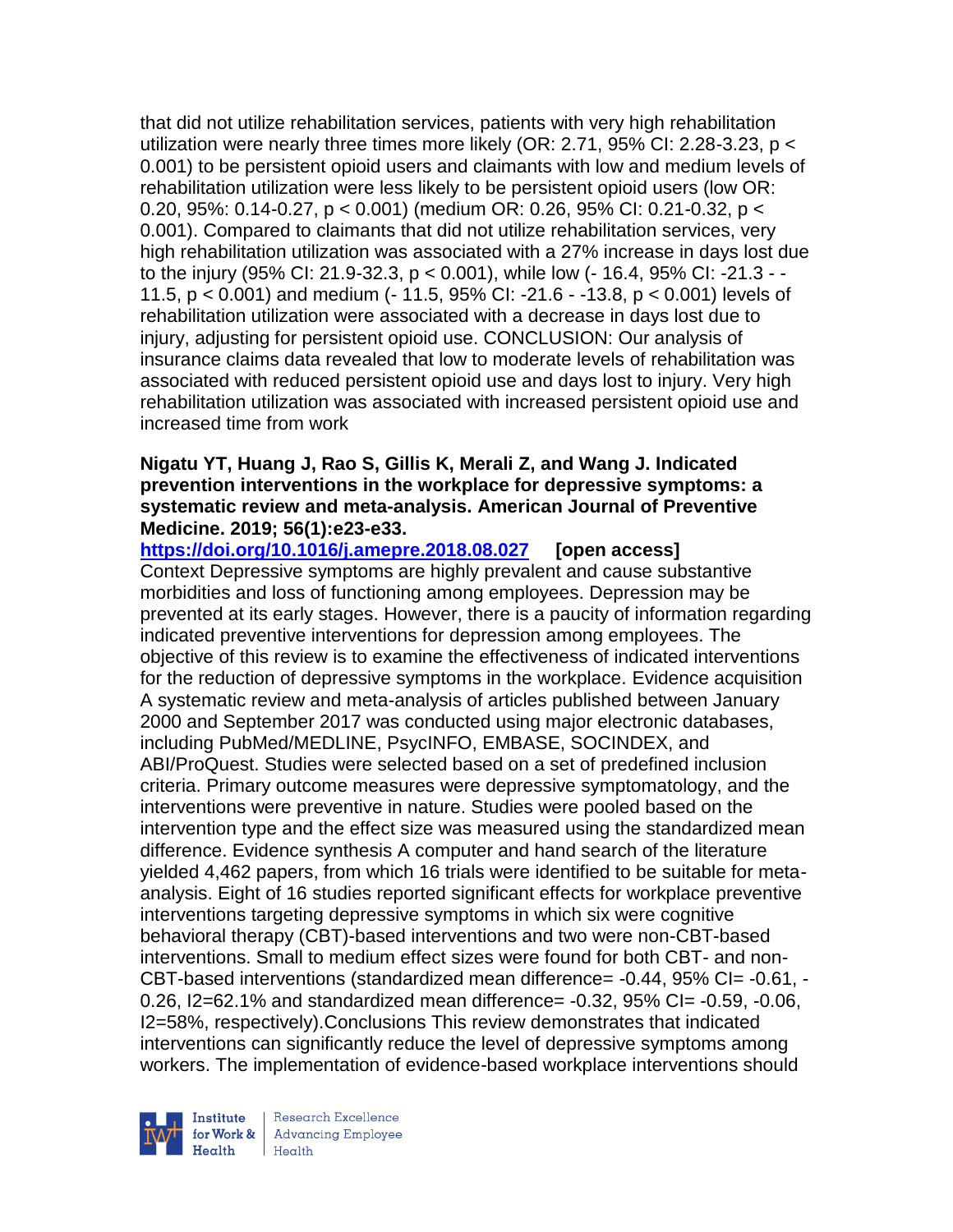consequently be considered to prevent the development of depressive symptoms among employees.

**O'Hara NN, Pollak AN, Welsh CJ, O'Hara LM, Kwok AK, Herman A, et al. Factors associated with persistent opioid use among injured workers' compensation claimants. JAMA Network Open. 2018; 1(6):e184050. <https://doi.org/10.1001/jamanetworkopen.2018.4050> [open access]** Abstract: Importance: There is a paucity of data on persistent opioid use and factors associated with persistent opioid use among workers' compensation claimants. Objective: To determine the proportion of injured workers who filled an opioid prescription beyond 90 days from injury and the factors associated with persistent opioid use among workers' compensation claimants. Design, Setting, Participants: This retrospective cohort study collected workers' compensation claims data from January 1, 2008, to December 31, 2016, from the Chesapeake Employers' Insurance Company in Maryland. All workers' compensation claimants injured during the study years and with at least 1 filled opioid prescription were eligible for inclusion. For patients who had unique injury claims in multiple years of the study, only the first claimed injury was included in our analysis. Patients who died as a result of the claimed injury were excluded. The analysis was performed between October 2017 and August 2018. Main Outcomes and Measures: The primary outcome was persistent opioid use, defined as an opioid prescription fulfillment beyond 90 days from the date of injury. Multivariable regression was used to determine prognostic factors of persistent opioid use. Results: Of the 9596 study participants (mean [SD] age, 43 [12.3] years; 6218 [65.1%] male), 2741 (28.6%) filled an opioid prescription more than 90 days from their date of injury. Participants aged 60 years or older (odds ratio [OR], 1.92; 95% CI, 1.56-2.36), crush injuries (OR, 1.55; 95% CI, 1.28- 1.89), strain and sprain injuries (OR, 1.54; 95% CI, 1.36-1.75), annual income more than \$60000 (OR, 1.31; 95% CI, 1.07-1.61), and concomitant diagnoses for chronic joint pain (OR, 1.98; 95% CI, 1.79-2.20) were significantly associated with persistent opioid use. Compared with workers with claims designated as permanent partial disability, workers with medical-only claims were significantly less likely to have persistent opioid use at 90 days postinjury (OR, 0.17; 95% CI, 0.15-0.20). Conclusions and Relevance: A high proportion of persistent opioid use was observed in this workers' compensation cohort. Interventions to lower persistent opioid use in this population should target patients with the characteristics identified in this study

### **Okechukwu CA, Molino J, and Soh Y. Associations between marijuana use and involuntary job loss in the United States: representative longitudinal and cross-sectional samples. Journal of Occupational & Environmental Medicine. 2019; 61(1):21-28.**

## **<https://doi.org/10.1097/JOM.0000000000001463>**

Abstract: OBJECTIVE: To investigate whether marijuana use is associated with involuntary job loss. METHODS: Multivariable survey logistic analysis of

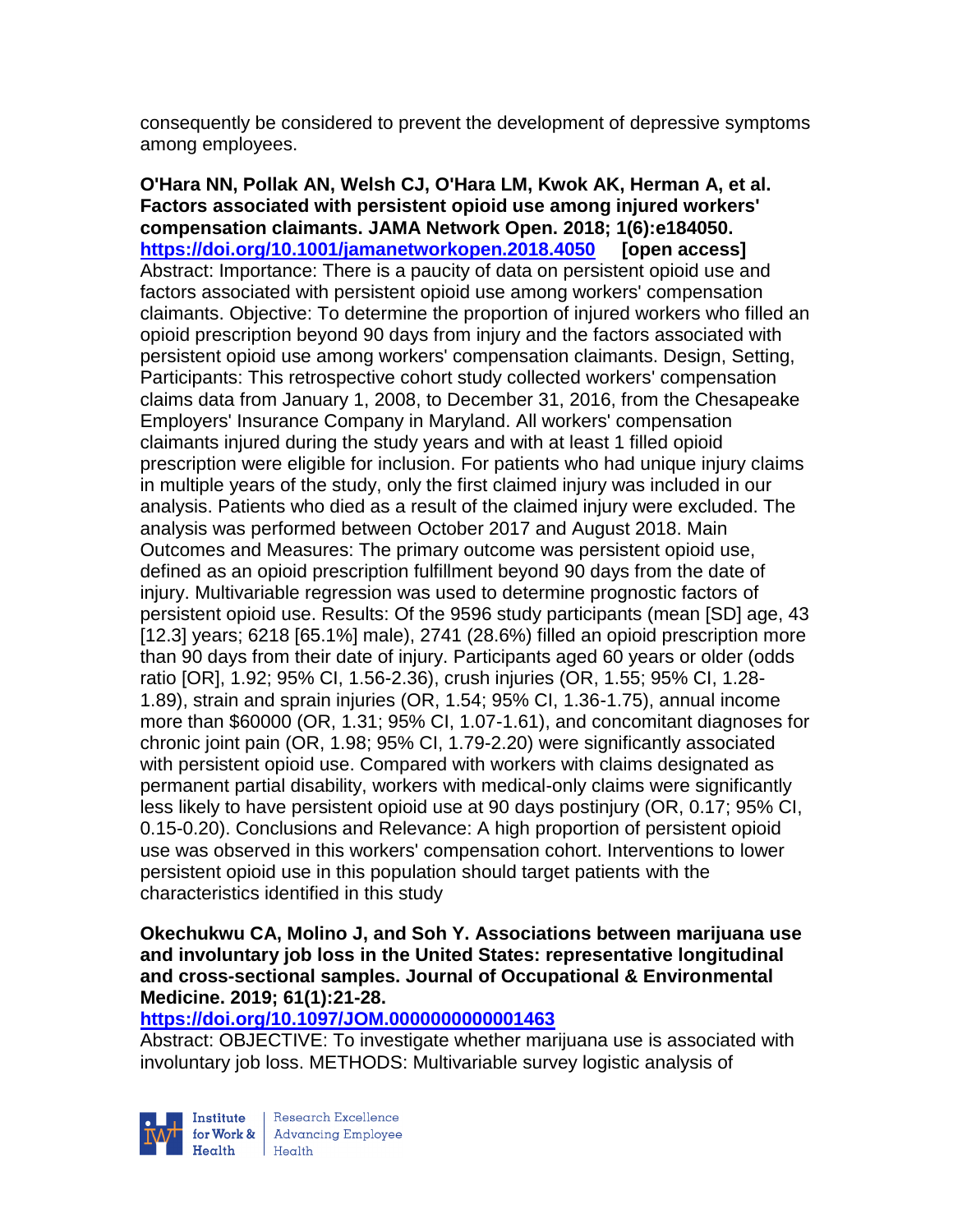longitudinal (2001 to 2002/2003 to 2004) and cross-sectional data (2012 to 2013) from National Epidemiologic Survey on Alcohol and Related Conditions (NESARC). RESULTS: Marijuana use increased for all user groups with most workers who use marijuana using marijuana monthly (2.7% in 2001 to 2002 and 10.8% in 2012 to 2013). Past year marijuana users in 2001 to 2002 had higher odds of involuntary job loss in 2003 to 2004 (odds ratio [OR] 1.27; 95% confidence interval [CI] 1.13 to 1.41). Daily marijuana use is associated with higher odds of job loss in adjusted analyses using longitudinal (OR 2.18; 95%CI 1.71 to 2.77) and cross-sectional data (OR 1.40; 95%CI 1.06 to 1.86). Income significantly modifies these effects. CONCLUSIONS: Findings indicate that job loss may be an overlooked social cost of marijuana use for US workers. Future studies using an occupational health perspective are needed

## **Patriarca R, Di Gravio G, Costantino F, Falegnami A, and Bilotta F. An analytic framework to assess organizational resilience. Safety and Health at Work. 2018; 9(3):265-276.**

**<https://doi.org/10.1016/j.shaw.2017.10.005> [open access]** Abstract: Background: Resilience engineering is a paradigm for safety management that focuses on coping with complexity to achieve success, even considering several conflicting goals. Modern sociotechnical systems have to be resilient to comply with the variability of everyday activities, the tight-coupled and underspecified nature of work, and the nonlinear interactions among agents. At organizational level, resilience can be described as a combination of four cornerstones: monitoring, responding, learning, and anticipating. Methods: Starting from these four categories, this article aims at defining a semiquantitative analytic framework to measure organizational resilience in complex sociotechnical systems, combining the resilience analysis grid and the analytic hierarchy process. Results: This article presents an approach for defining resilience abilities of an organization, creating a structured domaindependent framework to define a resilience profile at different levels of abstraction, and identifying weaknesses and strengths of the system and potential actions to increase system's adaptive capacity. An illustrative example in an anesthesia department clarifies the outcomes of the approach. Conclusion: The outcome of the resilience analysis grid, i.e., a weighed set of probing questions, can be used in different domains, as a support tool in a wider Safety-II oriented managerial action to bring safety management into the core business of the organization

**Sakhakarmi S, Park J, and Cho C. Enhanced machine learning classification accuracy for scaffolding safety using increased features. Journal of Construction Engineering and Management. 2019; 145(2):04018133.**

**[https://doi.org/10.1061/\(ASCE\)CO.1943-7862.0001601](https://doi.org/10.1061/(ASCE)CO.1943-7862.0001601)** 

**Sudholz B, Salmon J, and Mussap AJ. Workplace health beliefs concerning physical activity and sedentary behaviour. Occupational Medicine. 2018;** 



**Institute** Research Excellence<br> **for Work &** Advancing Employee<br> **Health** Health